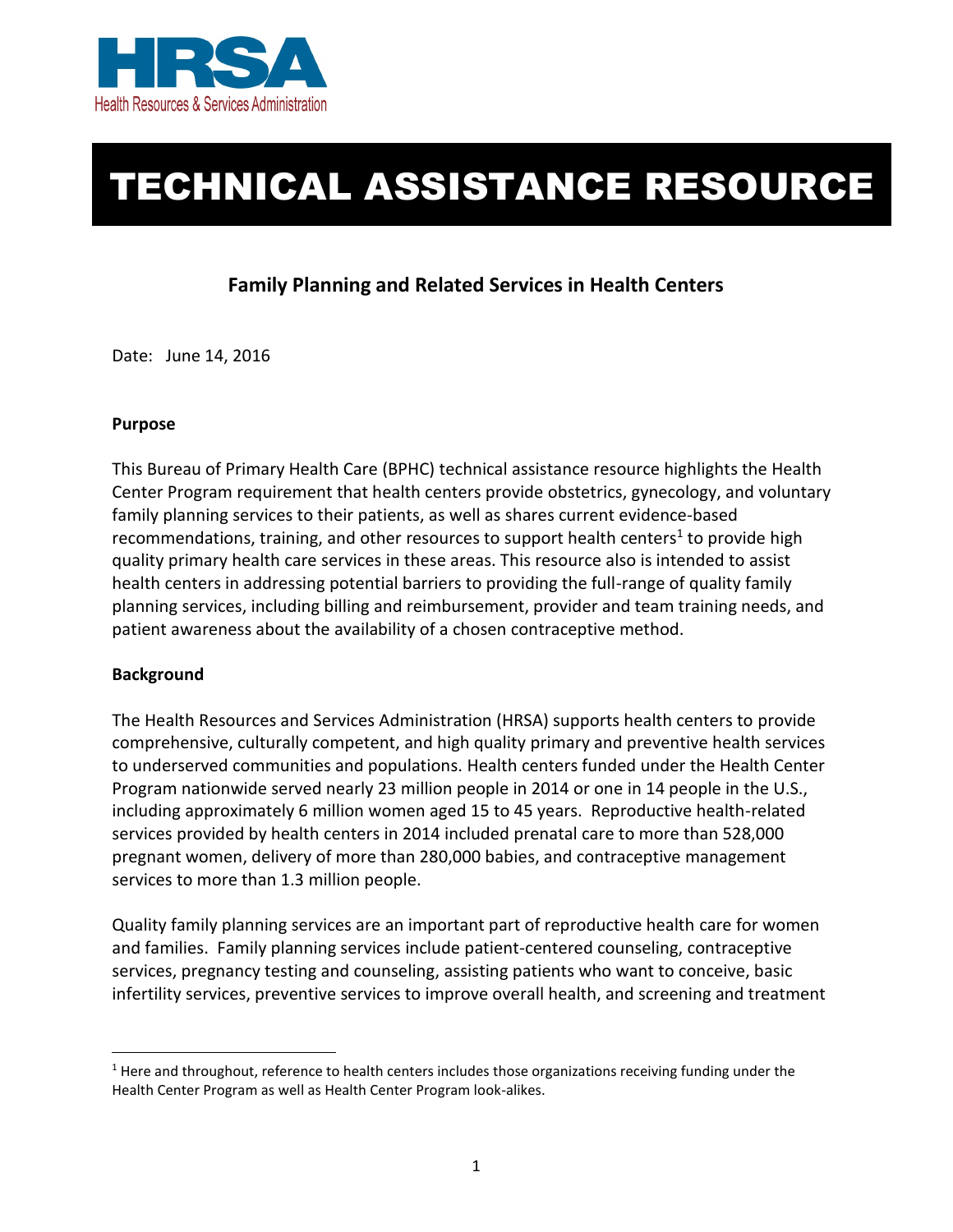for sexually transmitted diseases.<sup>2</sup> Ensuring access to family planning services, including access to the full range of FDA-approved contraceptive methods, is an important strategy to help reduce unplanned pregnancy.<sup>3</sup>

 While there has been notable progress in reducing unplanned pregnancy, it remains an important public health issue across the United States. As of 2011, 45% of all pregnancies in the United States were unplanned.<sup>4</sup> Unplanned pregnancy rates are disproportionately higher in certain vulnerable populations including women living below the poverty line; young women aged 18-24 years, and Black and Hispanic women. Ensuring access to quality family planning services, including pre-conception counseling and the full-range of FDA-approved contraceptive methods, for populations served by health centers will help reduce unplanned pregnancy rates.

 In 2014, the United States (U.S.) Centers for Disease Control and Prevention (CDC) and the quality family planning services. Quality family planning services assist women and their partners in achieving the number and spacing of children they desire and increase the likelihood that those children are born healthy.<sup>5</sup> Office of Population Affairs (OPA) released evidence-based recommendations for providing

#### **Health Center Program Requirements**

 $\overline{\phantom{a}}$ 

 Health centers must provide all required services directly or through contracts or formal written referral arrangements, and must make services available to all residents of the health center's service area, regardless of the individual's ability to pay.<sup>6</sup> The specific amount and level of these services will vary by grantee based on a number of factors including, among others, the population served, demonstrated unmet need in the community, provider staffing, collaborative arrangements, and/or licensing requirements.

 Among the primary and preventive health services health centers are required to provide are obstetrics, gynecology, and voluntary family planning services. Providing these services supports women in maintaining and improving their health status. Under the Health Center Program, obstetrical services include the clinical assessment, management/treatment and coordination of services, and referrals to maximize the outcome of the pregnancy. Such services extend through the approximately six-week period following delivery and can be divided into three components: 1) prenatal; 2) intrapartum (labor & delivery); and 3) postpartum. These

<sup>&</sup>lt;sup>2</sup> Gavin, L, Moskosky S, Carter, M et al. Providing Quality Family Planning Services, Recommendations of CDC and the U.S. Office of Population Affairs. MMWR 2014:63(4):1-54

<sup>3</sup> Finer LB, Henshaw SK. Disparities in rates of unintended pregnancy in the United States, 1994 and 2001. *Perspect Sex Reprod Health*. 2006;38:90–96.

<sup>4</sup> Finer LB and Zolna MR, Declines in unintended pregnancy in the United States, 2008–2011, New England Journal of Medicine, 2016, 374(9):843–852[, http://nejm.org/doi/full/10.1056/NEJMsa1506575.](http://nejm.org/doi/full/10.1056/NEJMsa1506575)

 Am J Prev Med 2015:49(2S1):S1-S5. 5 Gavin, LE, Moskosky, SB, Barfield, WD. Development of Federal Recommendations for Family Planning Services.

 $6$  More information on Scope of Project and health centers, including service descriptors, is available at http://bphc.hrsa.gov/programrequirements/scope.html.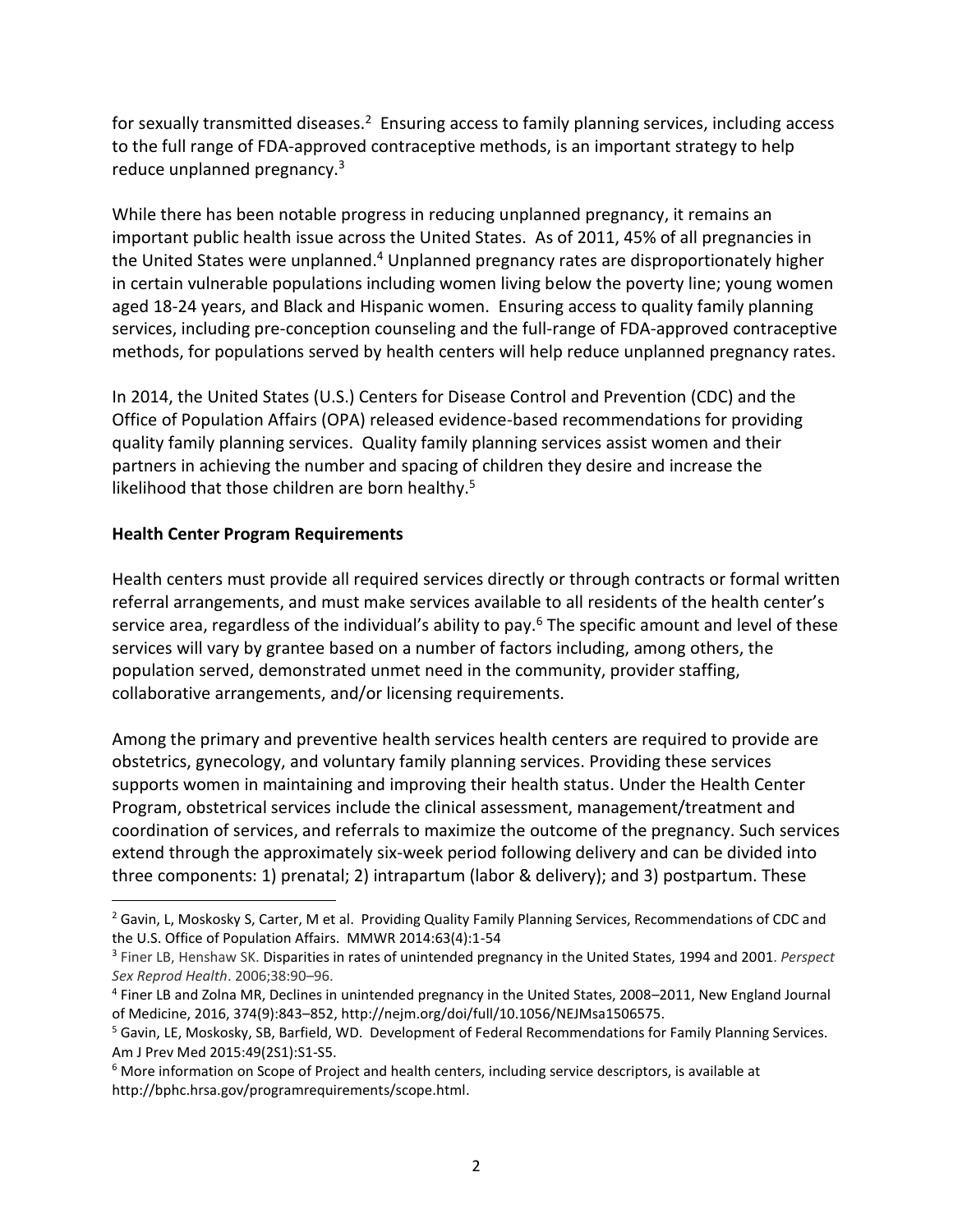services should be consistent with the individual health center provider's licensure, credentials, and privileging.

 Obstetrical services under the Health Center Program also include such prenatal services as regular screening (including labs and basic ultrasounds), ongoing monitoring of uterine and fetal growth, risk assessment, and counseling regarding childbirth, nutrition, and any identified risks. Intrapartum care includes ongoing assessment and potential transfer to an appropriate delivery and postnatal care setting for the mother and/or newborn and postpartum care includes the mother's postpartum checkup(s), along with appropriate follow-up treatment and education.

 Health Center Program required gynecological services include pelvic and breast exams, cervical cancer screening, and the review of menstrual and reproductive history, gynecological symptoms, and basic gynecological ultrasounds. Services may also include common gynecological procedures required to ensure continuity of care for health center patients (e.g., colposcopy, hysterectomy, fibroid removal).

 Voluntary family planning services under the Health Center Program include appropriate counseling on available family planning options, consistent with federal, state, and local laws and regulations. These services may include management/treatment as appropriate for a patient's chosen method, e.g., vasectomy, tubal ligation, and placement of long-acting reversible contraception (LARC) (IUDs and implants).<sup>7</sup>

 Pursuant to existing law, and consistent with Executive Order 13535 (75 FR 15599), health centers are prohibited from using federal funds to provide abortion (except in cases of rape or incest, or when the life of the woman would be endangered). Health centers must comply with all Health Center Program statutory and regulatory requirements, as well as all applicable legal requirements.

 It is the responsibility of the health center's patient-majority governing board to approve the overall plan and budget for the health center, the hours of operation for the health center sites, as well as the selection of the services provided by the health center. More information about health center requirements for services provided is available at [http://bphc.hrsa.gov/programrequirements/scope.html.](http://bphc.hrsa.gov/programrequirements/scope.html)

#### **Available Resources to Support Quality Family Planning Services**

 There are numerous evidence-based recommendations, training, and other resources to support health centers to provide quality family planning services. The following resources are intended to assist health centers and address potential barriers to providing the full-range of

 $\overline{\phantom{a}}$  $7$  More information on the full range of FDA-approved contraceptive methods is available at: [http://www.fda.gov/ForConsumers/ByAudience/ForWomen/FreePublications/ucm313215.htm.](http://www.fda.gov/ForConsumers/ByAudience/ForWomen/FreePublications/ucm313215.htm)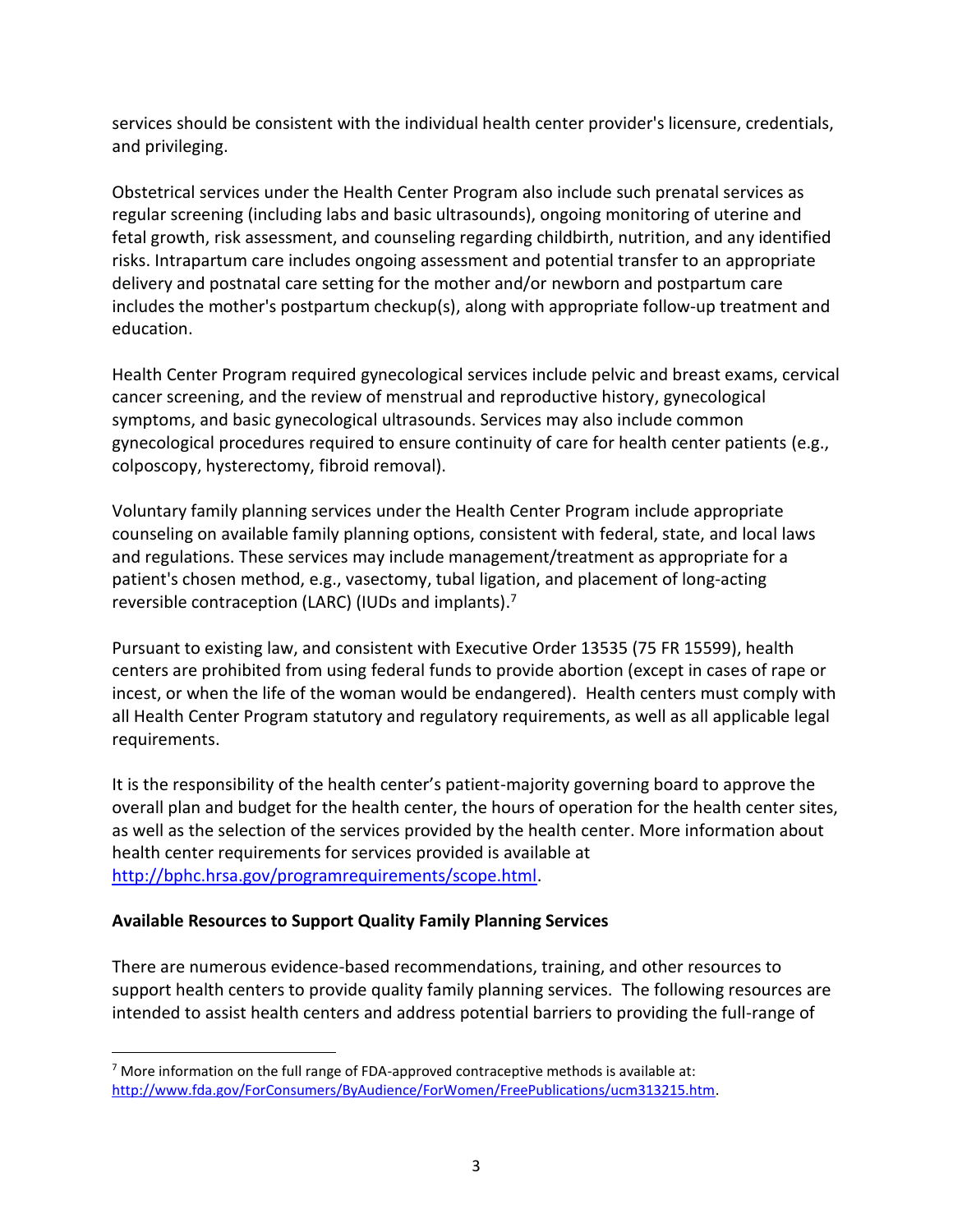FDA-approved contraceptive methods, including billing and reimbursement, provider and team training needs, and patient awareness about the availability of a chosen contraceptive method.

#### **Evidence-Based Recommendations and Resources**

- 1. The CDC and OPA jointly published "Providing Quality Family Planning Services," a comprehensive resource with evidence-based recommendations regarding what services should be offered as part of comprehensive family planning how to provide services with a patient-centered approach, and ways to leverage the family planning visit to address other primary and preventive health needs. For more information, see: http://www.cdc.gov/reproductivehealth/unintendedpregnancy/qfp.htm
- family planning services. This includes guidance on what methods are safe for women with specific medical conditions and other characteristics, U.S. Medical and use of contraceptive methods, U.S. Selected Practice Recommendations for 2. The CDC publishes evidence-based recommendations on how to provide voluntary Eligibility Criteria (U.S. MEC), and how to address common issues related to initiation Contraceptive Use (U.S. SPR). For more information, see: [http://www.cdc.gov/reproductivehealth/UnintendedPregnancy/Contraception\\_Gui](http://www.cdc.gov/reproductivehealth/UnintendedPregnancy/Contraception_Guidance.htm)  [dance.htm.](http://www.cdc.gov/reproductivehealth/UnintendedPregnancy/Contraception_Guidance.htm)
- 3. The OPA sponsors a national training center on family planning services with a focus on increasing capacity of health care professionals to effectively deliver quality family planning services. For more information, see [http://fpntc.org/home.](http://fpntc.org/home)
- 4. The American College of Obstetricians and Gynecologists (ACOG) publishes LARC methods. The resources include ACOG's current clinical guidelines, patient education materials, and educational and training materials for healthcare professionals. For more information, see [http://www.acog.org/About-ACOG/ACOG](http://www.acog.org/About-ACOG/ACOG-Departments/Long-Acting-Reversible-Contraception)recommendations on access to contraceptive services including expanding access to [Departments/Long-Acting-Reversible-Contraception.](http://www.acog.org/About-ACOG/ACOG-Departments/Long-Acting-Reversible-Contraception)

### **Medicaid Family Planning Resources**

 In addition, the Centers for Medicare and Medicaid Services (CMS) recently published the following guidance documents to clarify existing policy related to quality family planning services:

1. A State Health Official Letter on Family Planning, released on June 14, 2016 regarding the delivery of family planning services. The guidance clarifies policies that apply in both fee-for-service (FFS) and Medicaid Managed Care regarding contraceptive coverage, including the use of all FDA-approved methods of contraception, examples of appropriate and inappropriate utilization management methods, guidance on advance purchasing of family planning